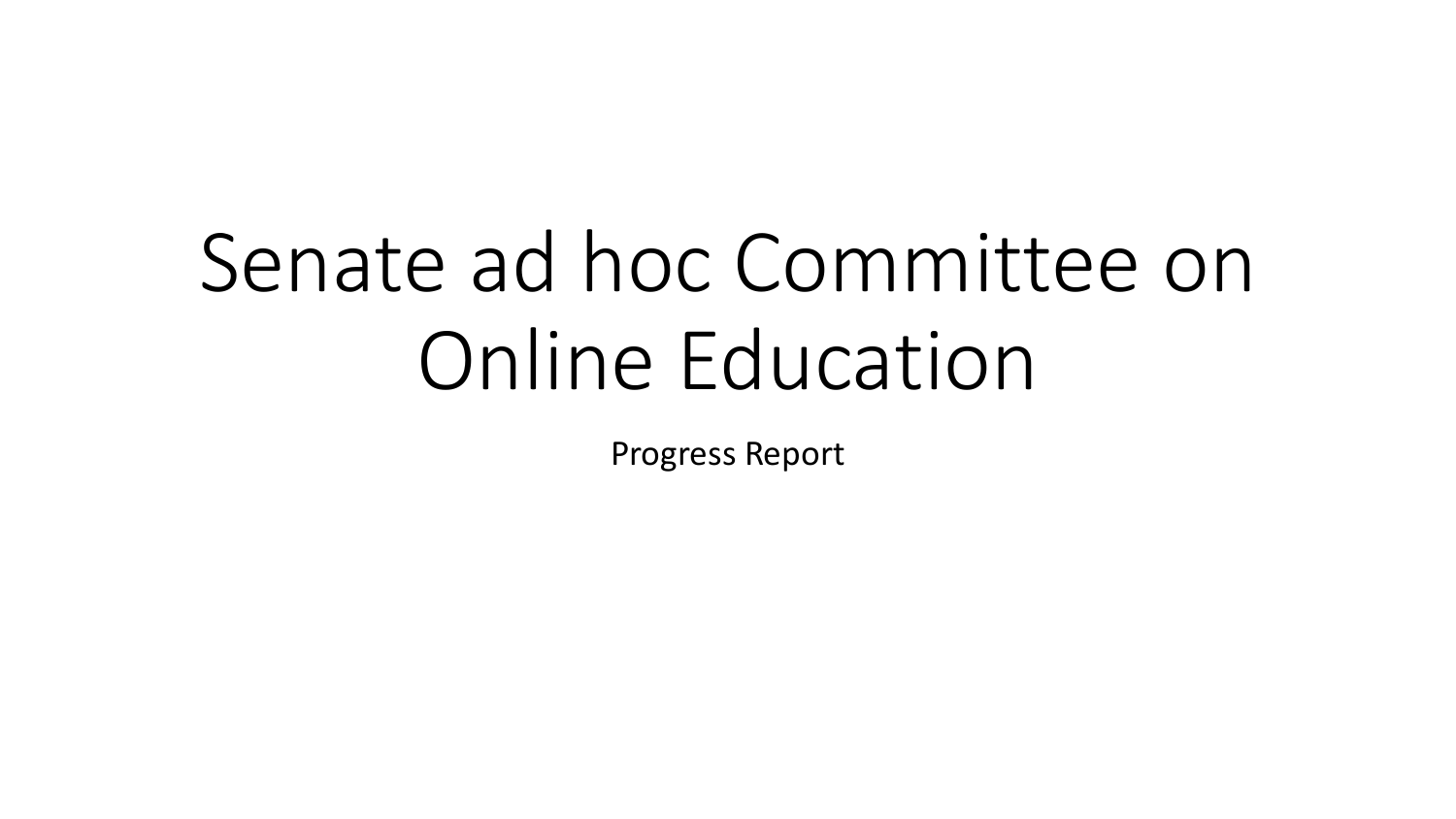#### Question

#### • Is quality of education important

and

• How can we ensure high-quality education at Michigan Tech?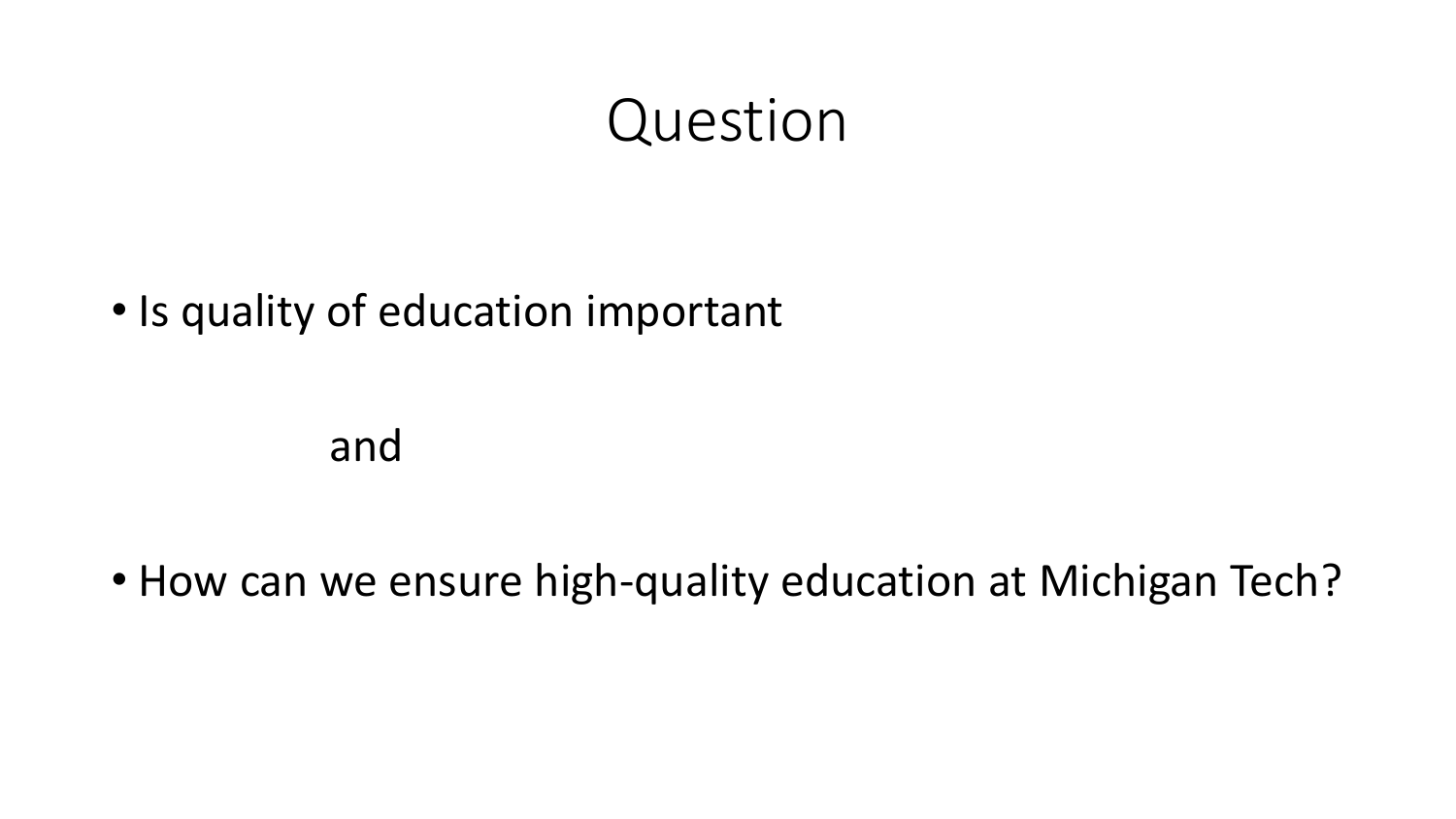# Committee Membership

- Brian Barkdoll (Senator from Civil/Environmental Engineering)
- Carlos Amador (Senator from Humanities)
- Glen Archer (Electrical Engineering)
- Chad Arney (CTL)
- Alex Guth (Provost's Office)
- Kedmon Hungwe (Cognitive and Learning Sciences)
- Michelle Jarvie Eggert (Engineering Fundamentals)
- Libby Meyer (Visual and Performing Arts)
- Aurenice Oliviera (Electrical Engineering)
- Radheshyam Tiwari (MEEM)
- Jeff Toorongian (CTL)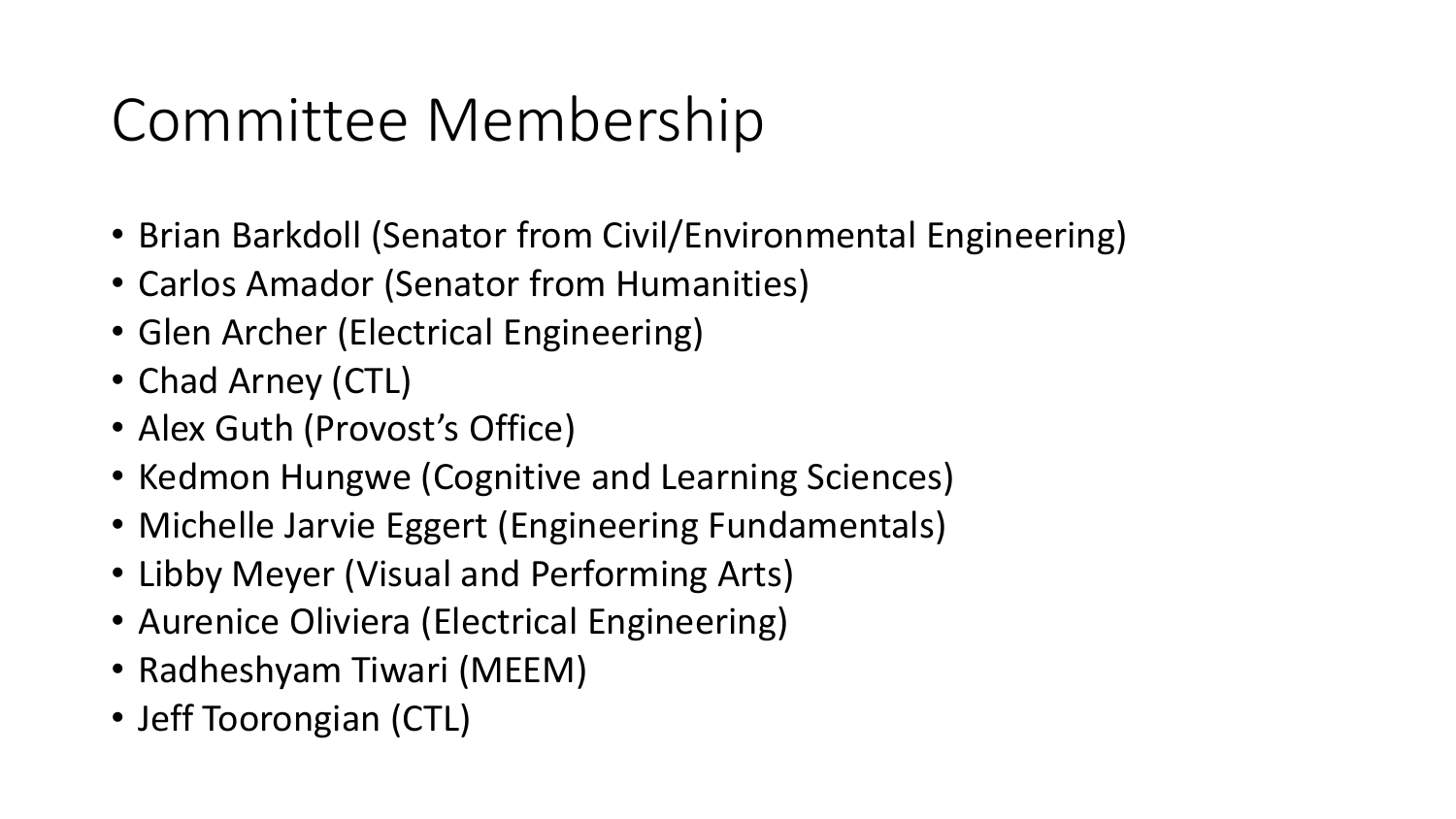# Review of Current Senate Policy 12-19

- Rationale is HLC and federal guidelines.
- Be qualified in 12 months of policy; courses reviewed in 18 months.
- All instructors will be qualified to teach online courses (Quality Matters for example).
- Not about content, just course structure and design.
- Emphasizes continuous improvement.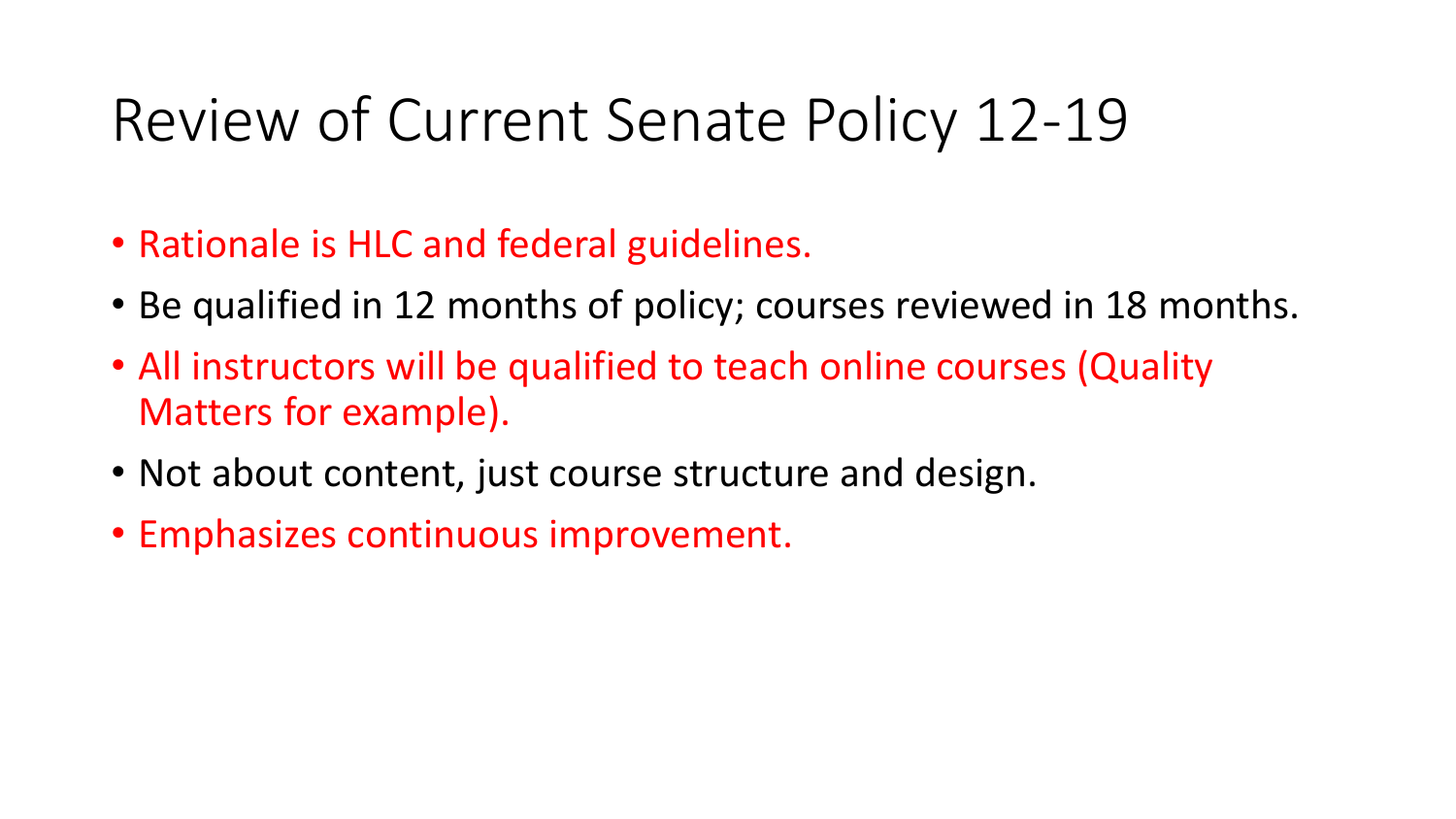### Issues Discussed So Far

- The Higher Learning Commission by which MTU is accredited has criteria regarding online ed that MTU has to comply with.
- MTU would like to move in the direction of expanding our online offerings.
- Many instructors do not have a background in education and may have not had training in pedagogy.
- Some cmte members had experience teaching online with other institutions and training was required there also before teaching online.
- Without training, instructors might teach like they were taught, for better or worse.
- Currently training is being required for an instructor to teach online but it is causing some instructors to complain.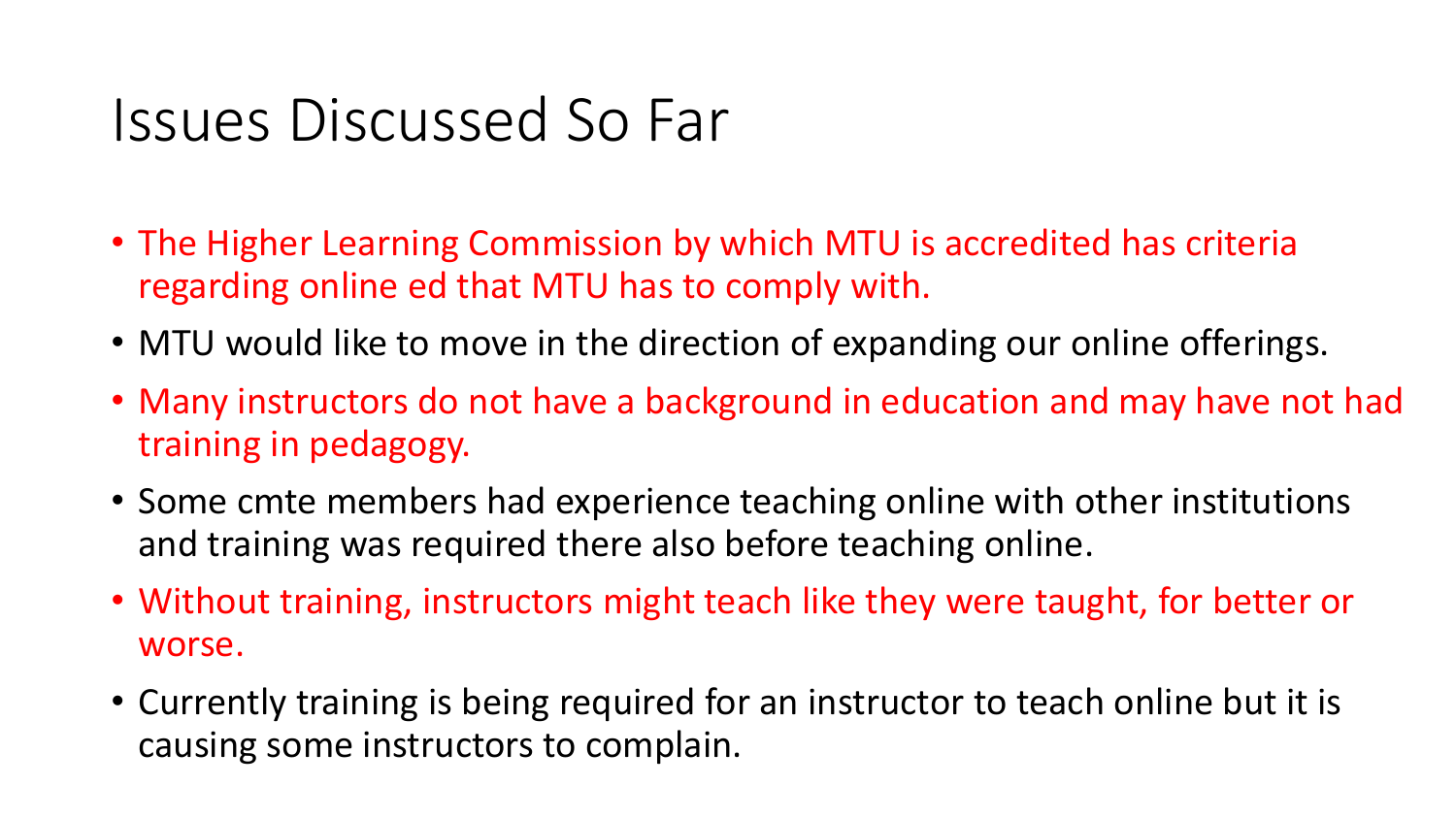- Training takes more time than is being stated and may not be compensated and supported.
- Any mandatory training is resisted by many people, especially when not compensated.
- There are already so many mandatory trainings that it seems overwhelming to many instructors.
- Making materials accessible, while federal requirement for funding under the American Disabilities Act, takes a lot of time and we are not really trained for it. What's the best way to get all teaching materials accessible?
- Are there ways to improve the training?
- Currently \$500 is given to those who take the ED5101 training.
- Can accessibility be separated out of the training and handled differently?
- Some units compensate their instructors more than others for getting training. Should it be uniform??
- Many universities are ensuring quality of on-line courses.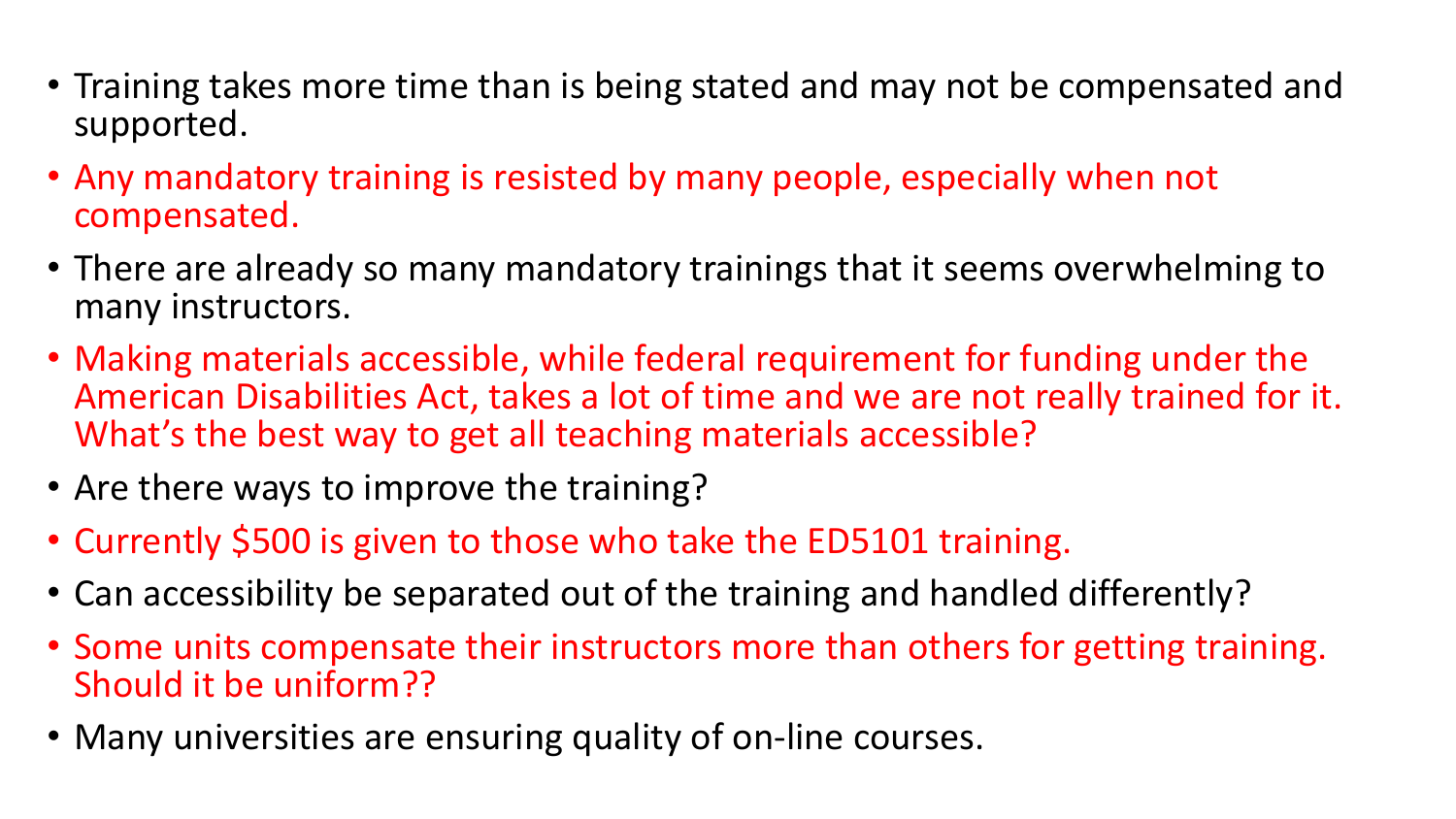### HLC Guidelines for the Evaluation of Distance Education

#### 1. On-line learning is appropriate to the institution's mission and purposes.

2. The institution's plans for developing, sustaining and, if appropriate, expanding on-line learning offerings are integrated into its regular planning and evaluation processes. (d. Plans for expanding on-line learning demonstrate the institution's capacity to assure an appropriate level of quality.)

3. On-line learning is incorporated into the institution's systems of governance and academic oversight. (b. The institution ensures the rigor of the offerings and the quality of the instruction. d. On-line learning courses and programs are evaluated on a periodic basis. e. Contractual relationships and arrangements with consortial partners, if any, are clear and guarantee that the institution can exercise appropriate responsibility for the academic quality of all on-line learning offerings provided under its name.)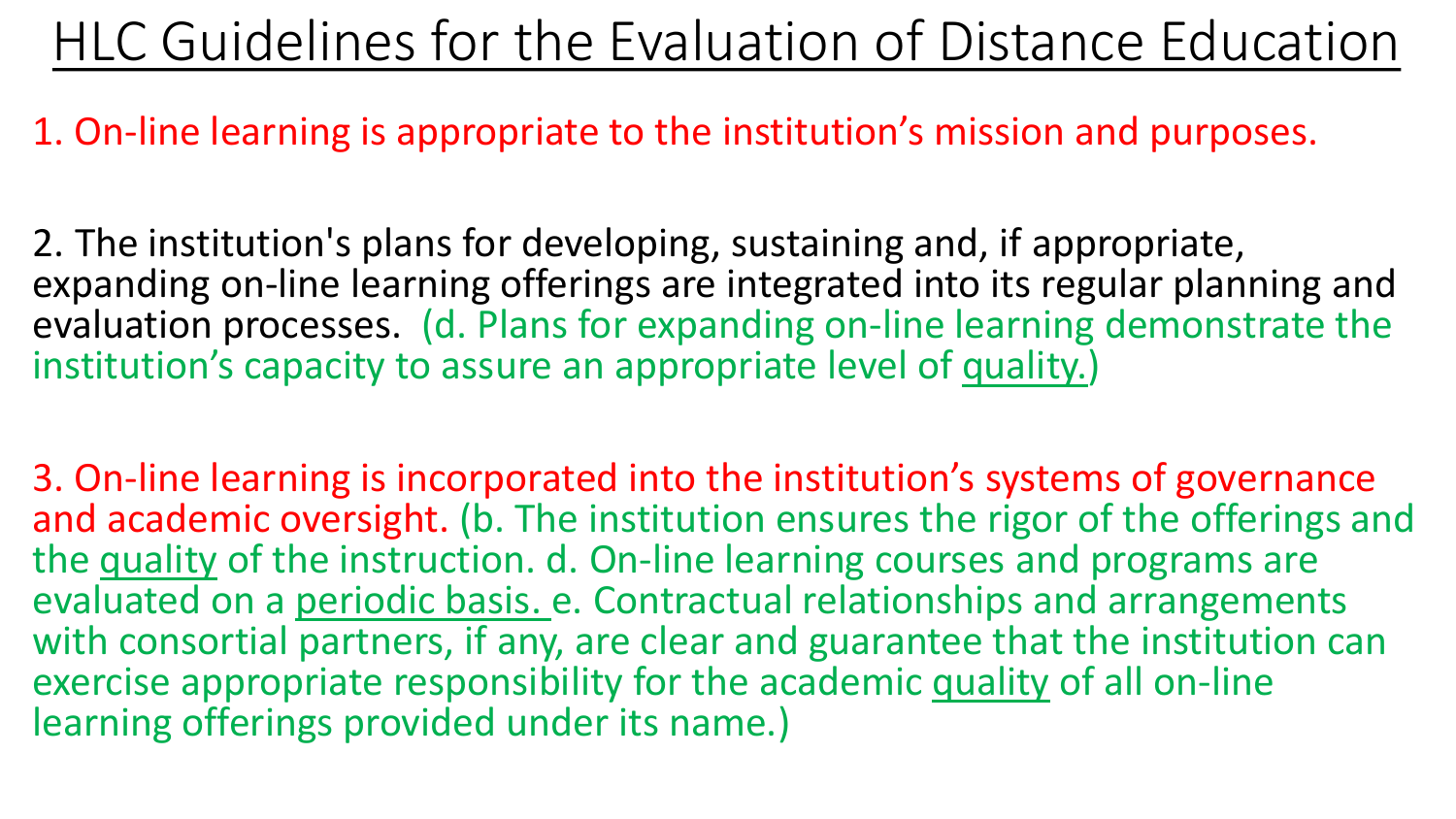4. Curricula for the institution's on-line learning offerings are coherent, cohesive, and comparable in academic rigor to programs offered in traditional instructional formats.

5. The institution evaluates the effectiveness of its on-line learning offerings, including the extent to which the on-line learning goals are achieved, and uses the results of its evaluations to enhance the attainment of the goals.

6. Faculty responsible for delivering the on-line learning curricula and evaluating the students' success in achieving the on-line learning goals are appropriately qualified and effectively supported. (b. The institution's training program for on-line learning faculty is periodic, incorporates tested good practices in on-line learning pedagogy, and ensures competency with the range of software products used by the institution. f. Students express satisfaction with the quality of the instruction provided by on-line learning faculty members. )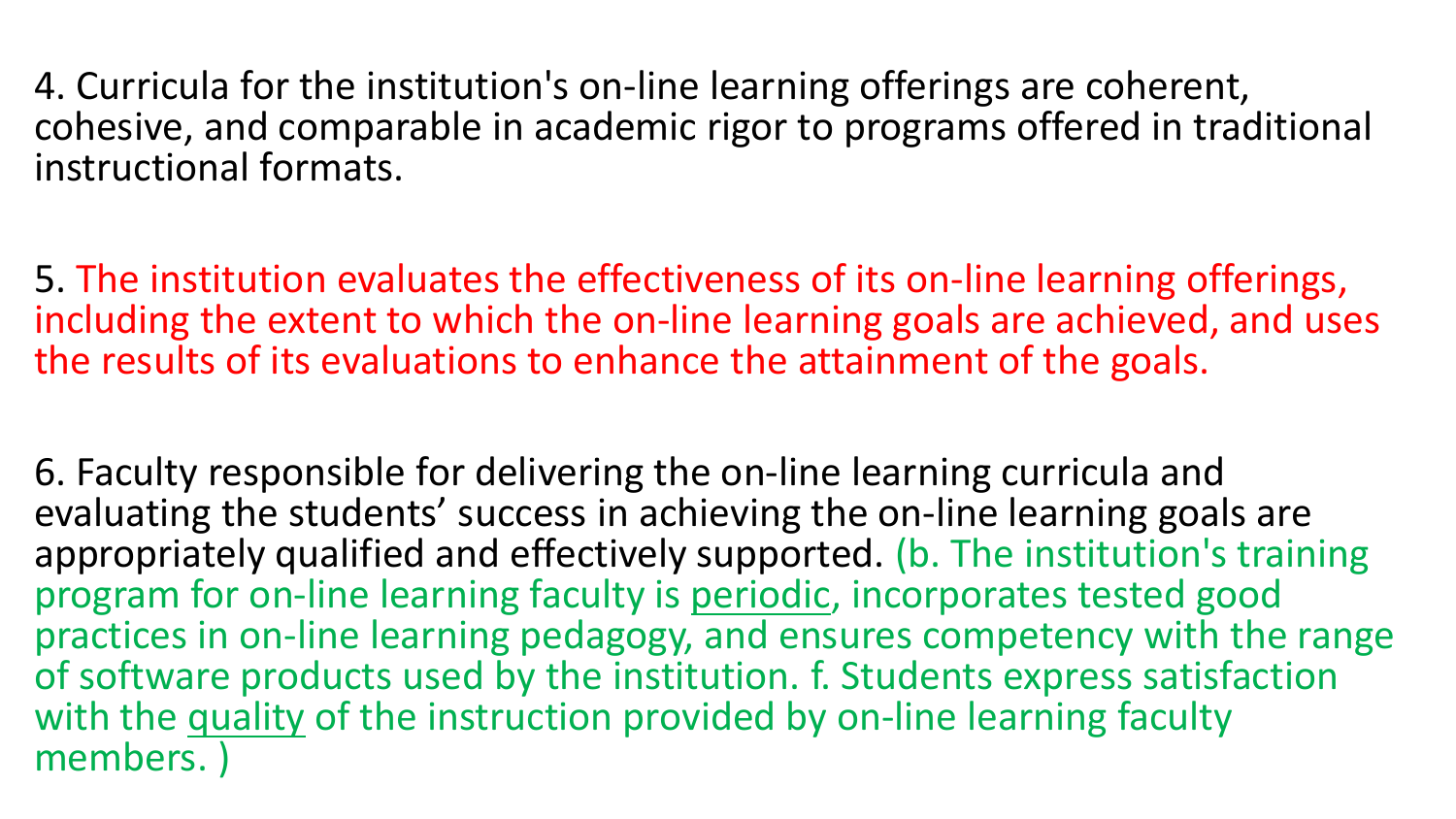7. The institution provides effective student and academic services to support students enrolled in online learning offerings.

8. The institution provides sufficient resources to support and, if appropriate, expand its on-line learning offerings.

9. The institution assures the integrity of its on-line learning offerings. (The institution has in place effective procedures through which to ensure that the student who registers in a distance education course or program is the same student who participates in and completes the course or program and receives the academic credit. Federal requirement.)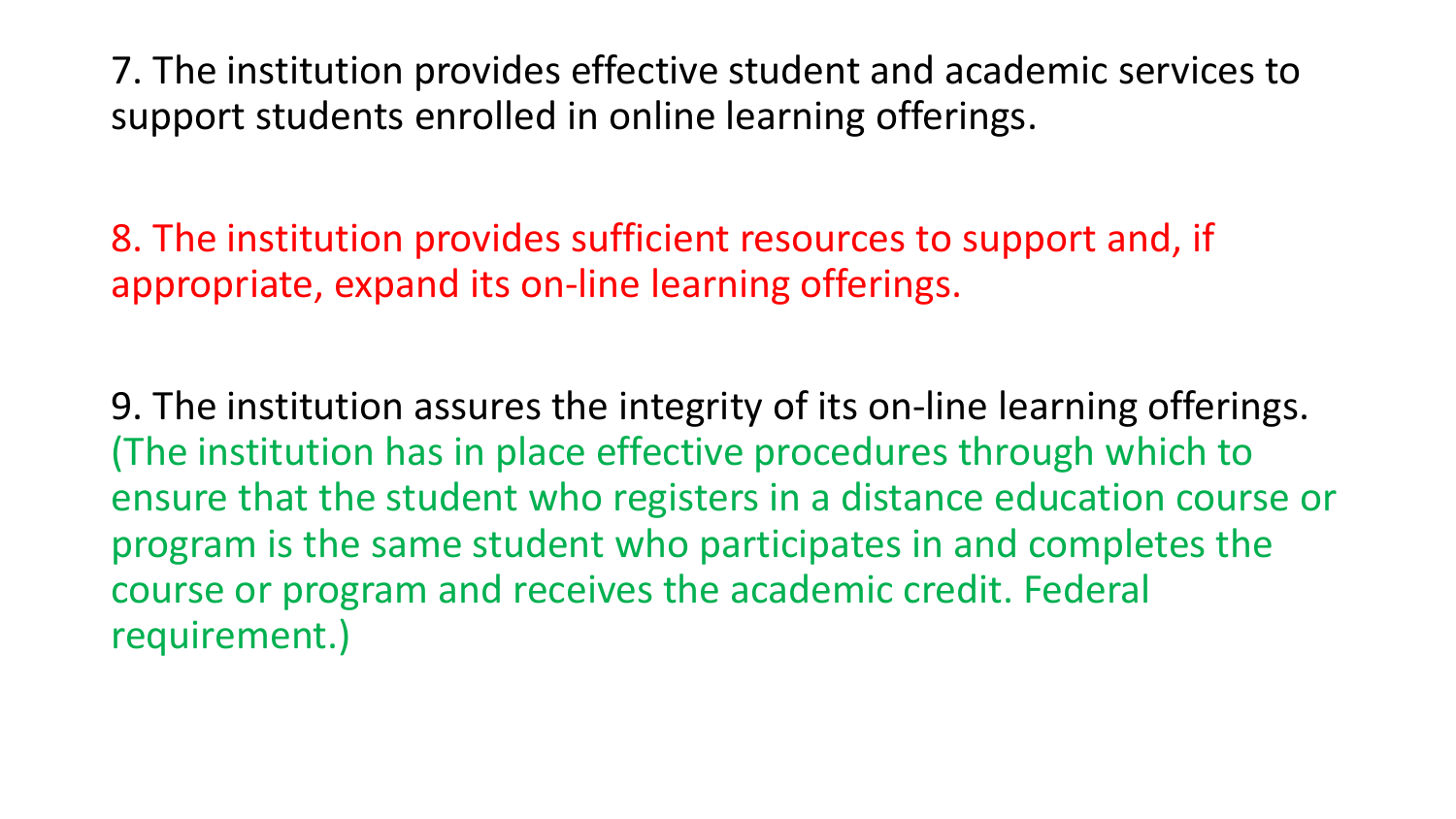# Survey Planned

• Cmte to conduct a survey asking attitudes towards what it would take for you to be willing to teach online.